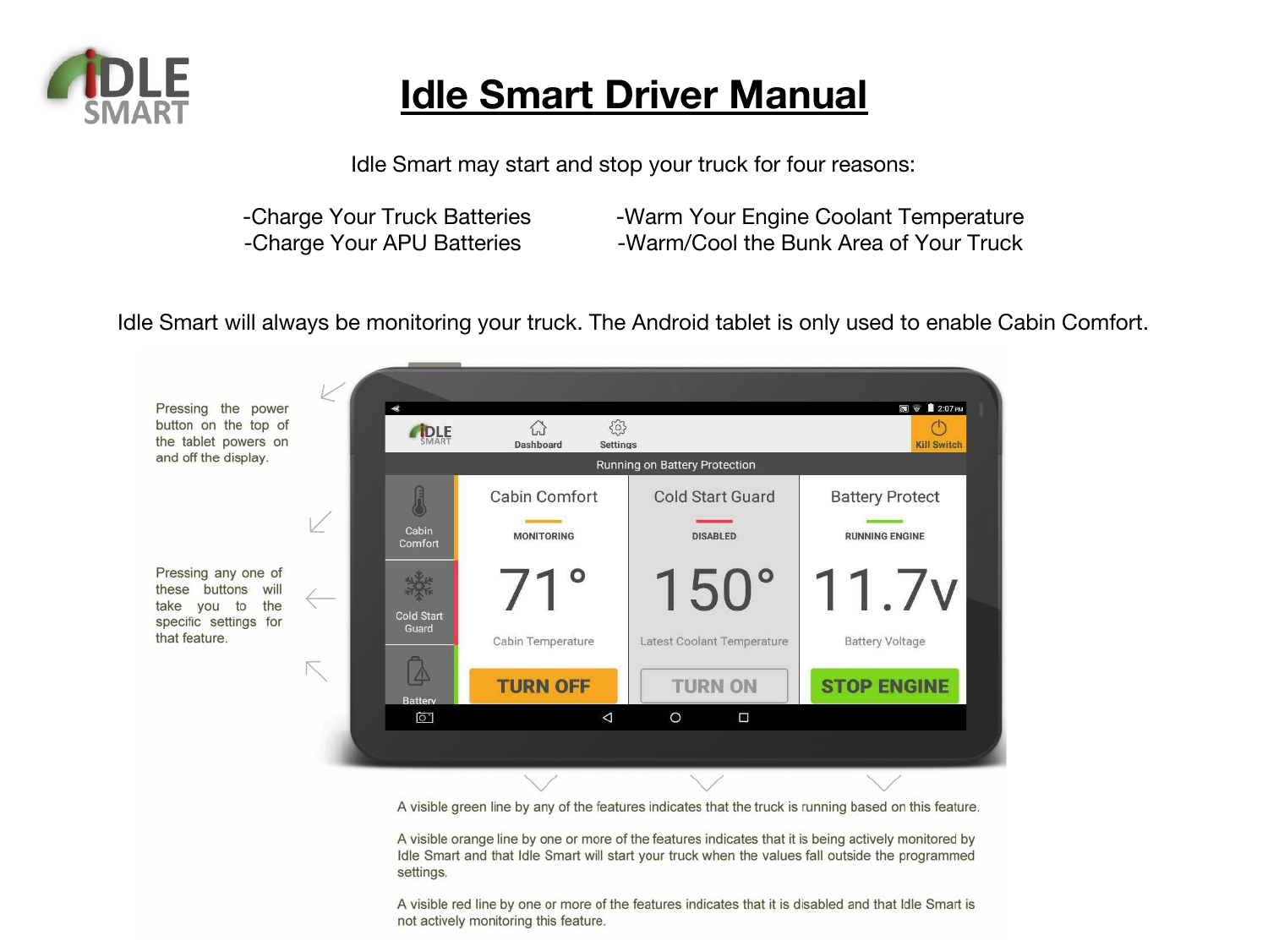

# **Driver Manual: Enable Cabin Comfort**

#### **To Enable Cabin Comfort:**

- 1. Take key out of ignition. Idle Smart runs in the "off" position.
- 2. Hit Bunk Switch on truck's air controller on front dash.



- 3. Turn your radio and any other audible sounds off before you go to bed. If not, when Idle Smart turns on your truck, your radio will turn on as well.
- 4. When you're in front of the tablet, tap the power button. You will see the main Idle Smart dashboard.
- 5. Push the Cabin Comfort Button on the left hand side.
- 6. Press Turn On. **Button is now Orange**, which means **Cabin Comfort is on and monitoring**. Idle Smart will now run the engine when the cabin temperature is outside the pre-determined temperature range and will run until the target cabin temperature is reached, then Idle Smart will shut down the engine.
- 7. To change the temperature, press settings, then press Cabin Comfort. Press Cabin Target Temp. **Click DONE when finished to save any changes.**
- 8. Adjust Heat/AC Blowers to medium or high to maximize your comfort and minimize your engine run time.



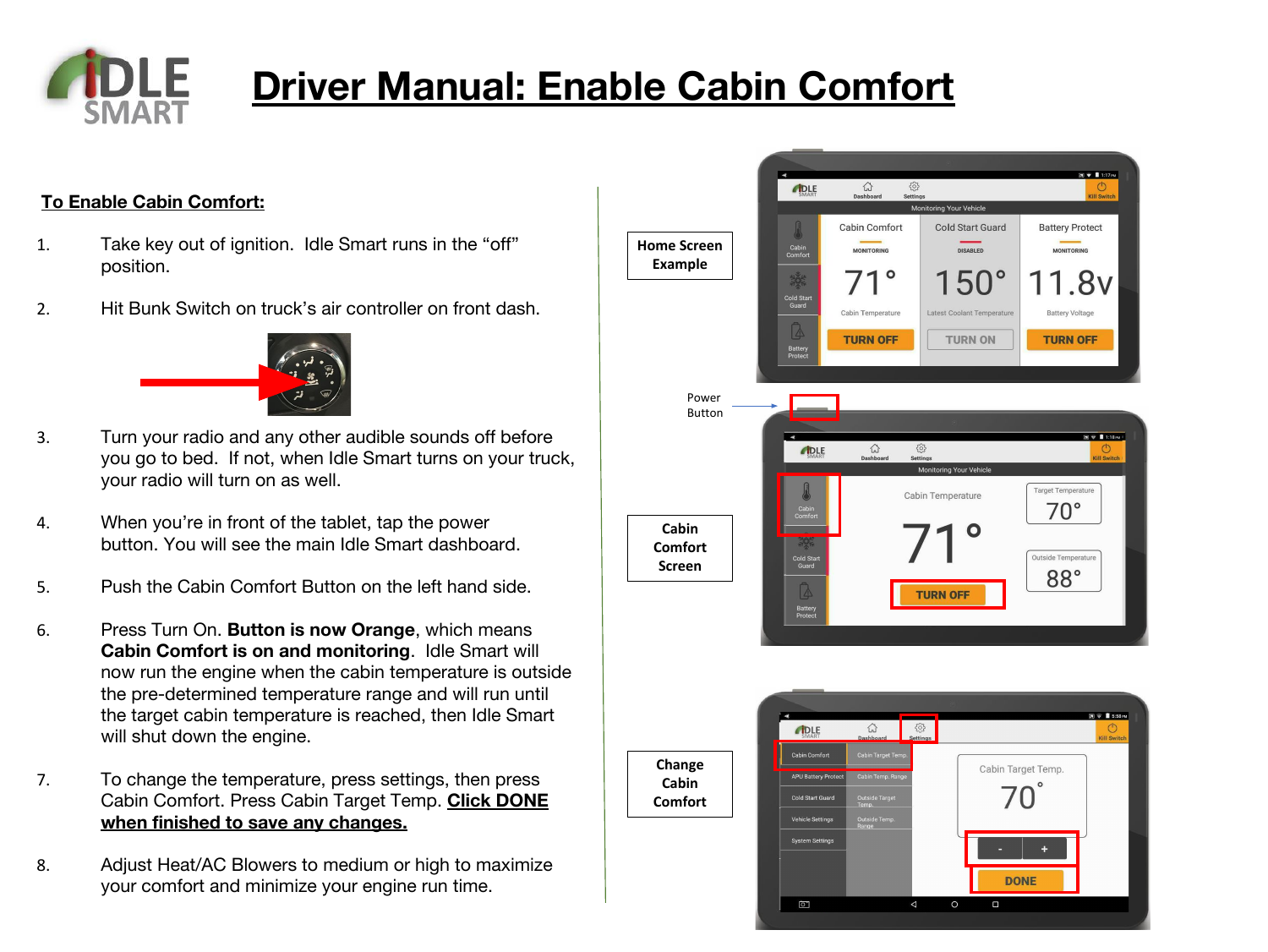

## **Driver Manual: Tips & Tricks**

#### **Safety Switches:**

For Idle Smart to ensure a safe start, your parking brake must be set, the hood must be closed, and the truck must be in neutral. If **ANY** safety switch is **not** set, Idle Smart will display the reason on the tablet. If this is the case, fixing the safety switch (shut hood, set parking brake, put truck in neutral) will solve the issue and the system will be back to Monitoring Your Truck.

#### **Manual Kill Switch: (located on Truck's dash)**

Because Idle Smart is always monitoring your truck, flip the manual Kill Switch on the truck's dashboard if you don't want Idle Smart to start or if there's an issue with the system. The Kill Switch disables all the features of Idle Smart and Idle Smart will not run the truck when the Kill Switch is activated. Flip the Kill Switch back on and you will see Idle Smart's Home Screen. **\*\*Use the Manual Kill Switch when truck is in the shop so Idle Smart will not run.**

#### **USB Cord:**

The USB cable connected to Idle Smart's tablet must be plugged in to display the Idle Smart application. If the USB cord is not plugged in, the tablet will not stay charged and you will not be able to run Cabin Comfort. Sometimes you will see a screen that asks you to reset the USB. Simply unplug and the replug in the USB cord and the Idle Smart application will reload and display the information.

### **Safety Switch Example Error**



### **Safety Switch Example Error**